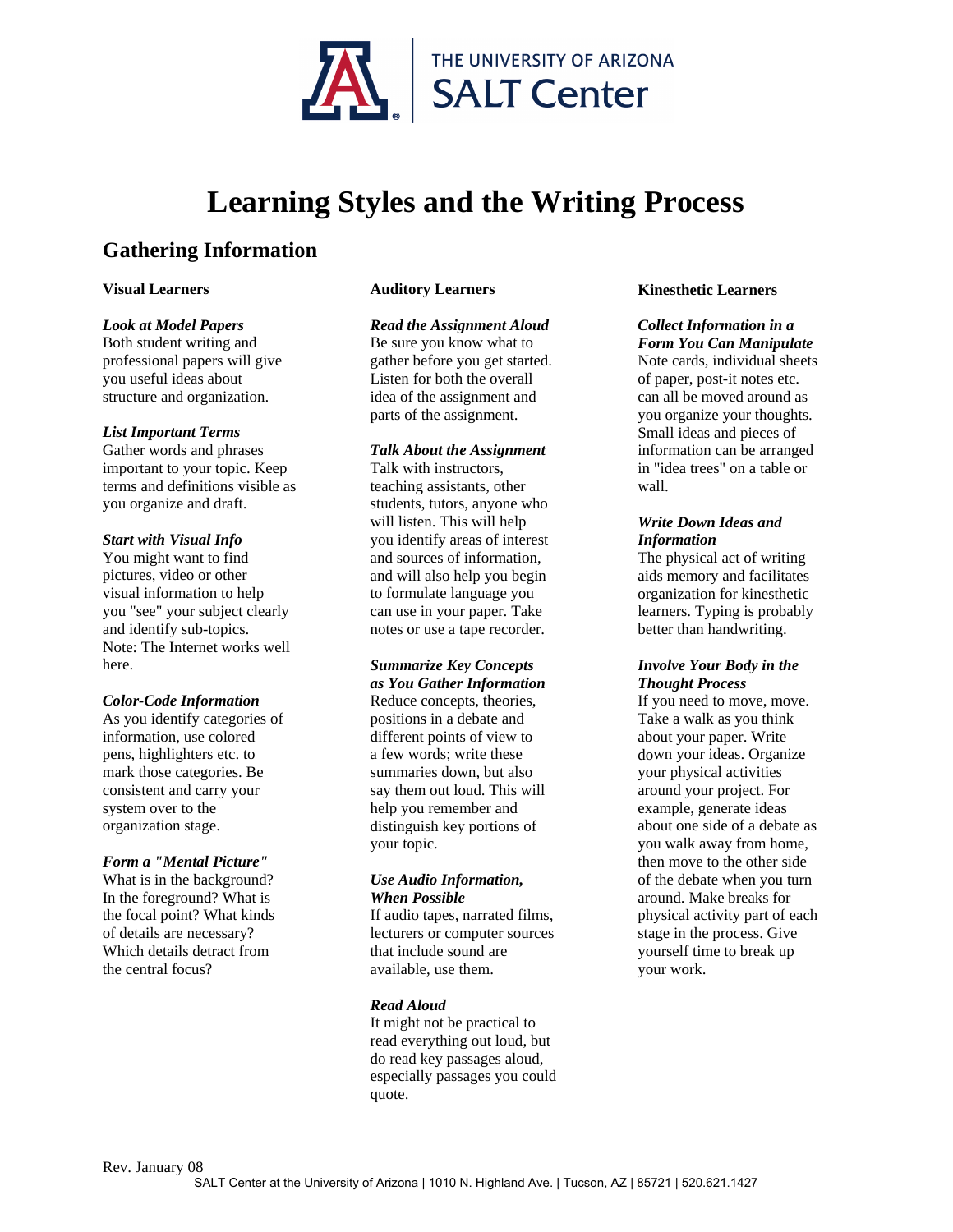# **Organizing Information**

# **Visual Learners**

# *Organize Information Visually*

Break your paper into parts that you can separate visually. Use note cards, separate sheets of paper, large paper with plenty of white space, maps, colors, highlighters etc. to make visual distinctions.

# *Keep Lists; Keep Them Visible*

Keep lists of key words and concepts, and keep those lists where you can see them. Use tape or tacks, for example, to post lists and outlines on your wall.

#### *Use Patterns, Colors and White Space Strategically*

Plan your visual organization strategies. For example, leave yourself enough room to see your work clearly, and write down a key that shows how you use colors.

#### *Use a Computer*

Most newer word processing programs have outlining and listing features - use them to create visually clear plans for your paper. Use fonts or colors, if available, to make distinctions.

# **Auditory Learners**

# *Have Organized Discussions*

As you begin to determine what will be the parts of your paper, discuss those parts with someone. This will help you articulate those parts clearly and will also help you see which parts might need to be sub-divided, further developed or eliminated.

# *Outline; Read Your Outline Aloud*

Reading your outline aloud, or having someone else read it to you, will help you determine if you have placed concepts in the most effective order, and will also help you identify gaps in your paper.

#### *Ask Yourself Questions*

Ask questions like, "What is my main point?" or "What is the connection between the second section and the third section?" Record or write down your answers. The best writers constantly ask themselves questions, and as an auditory learner, you might want to ask those questions out loud.

# *Write Down a Thesis Statement and Topic Sentences for Each Paragraph* This will help you determine "how your paper sounds"

before you even write it.

#### **Kinesthetic Learners**

#### *Organize Information in Piles or Columns*

If you have gathered information in a form that you can manipulate, such as note cards or post-it notes, you can organize that information on a table in piles or columns, and you can move the individual parts around to try out different organizational structures.

#### *Make Something*

Some people like to make something three dimensional to organize a paper. For example, you might use string to make a hanging mobile, or use blocks to make a kind of model. For some people, making something is more effective than simply outlining.

# *Use Body Position to*

*Reinforce Organization* This might seem a little strange, but try changing the position of your body as you move from one section of your writing project to another. For example, in a "pro-con" paper sit facing one way as you organize the "pro" position, and sit facing another way as you organize the "con" position. You might also work in different parts of a room for each section of your paper. For some people, this makes the sections of the paper seem clearer.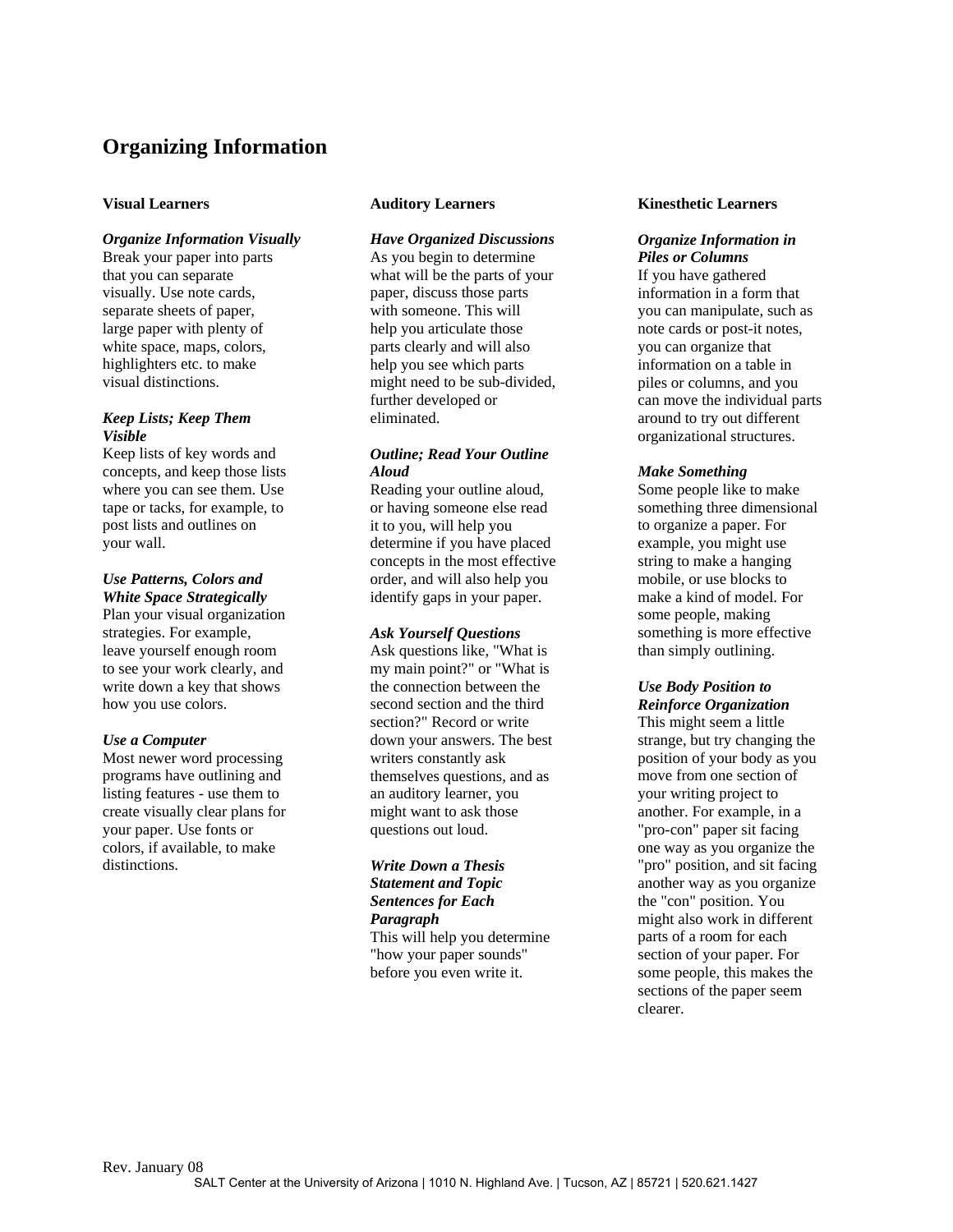# **Drafting**

# **Visual Learners**

#### *Use a Computer*

Using a computer will help you keep your draft visually organized and neat. You may want to print several different versions of your paper so that you can see how your paper would look several different ways. Use the "save as" feature to create several different versions of your paper. You may also spot problems more easily on paper than on a computer screen, so don't hesitate to print (and don't forget to recycle).

# *Keep an Example of the Required Method of Citation Handy*

Find out whether you are required to use APA, MLA or some other form of citation, and then keep an example handy; It'll save you headaches later.

# *Highlight the Topic Sentence of Each Paragraph*

Use **bold type** or *italics* for the topic sentence of each paragraph. This will help you focus clearly on the topic sentence, and will also help you rearrange your paper later.

# *Focus on One Section or Paragraph at a Time as You Draft*

Remember that it is easy to move sections of a paper around, so focus your attention on one section at a time. It is often a good idea to work out of order.

#### **Auditory Learners**

#### *When in Doubt, Talk it Out*

If you have difficulty writing a particular part, just "say what you mean" out loud. Usually, you will "say it" more clearly and simply than you "write it." Use your tape recorder to help you remember what you say, if that helps. This is also a good technique for revision.

# *Read Quotes in a "Different Voice"*

Remember that a quote uses someone else's voice, so read them in another voice to be sure that they have been introduced properly. If you shift into another voice that has not been introduced, it will sound awkward.

# *Make Your Paper "Sound Clear" First; Make it "Sound Academic" Later*

Be sure your sentences make sense. If you feel that you want to make your sentence structure more complicated or that you want to beef up the vocabulary, you can do that later as a part of revision. Clarity is the first job of a good essay.

# *Read Your Topic Sentences Aloud*

If you read your topic sentences one after the other, you should wind up with a kind of summary of your essay. If the topic sentences don't seem to fit together, you may need to reorganize, add something, or modify your transitions.

#### **Kinesthetic Learners**

#### *Use a Computer*

Computer keyboards are wonderful for kinesthetic learners. Typing will help reinforce your ideas, so that you more fully understand your own points. Further, your fingers can often learn skills, such as spelling, better than your eyes. Typing on a computer, as always, will also make revision easier.

# *Take Frequent Breaks; Plan Some Physical Activity*

You should probably take a break in which you participate in some physical activity between major sections of your paper. You can squeeze a rubber ball, go on a short walk, dance, play a little basketball, whatever you want. Don't interrupt the drafting process for too long, but give yourself a break between sections.

#### *Again, Use Body Positions*

Using the same body positions you used for collecting and organizing your main ideas may also help you write about those ideas.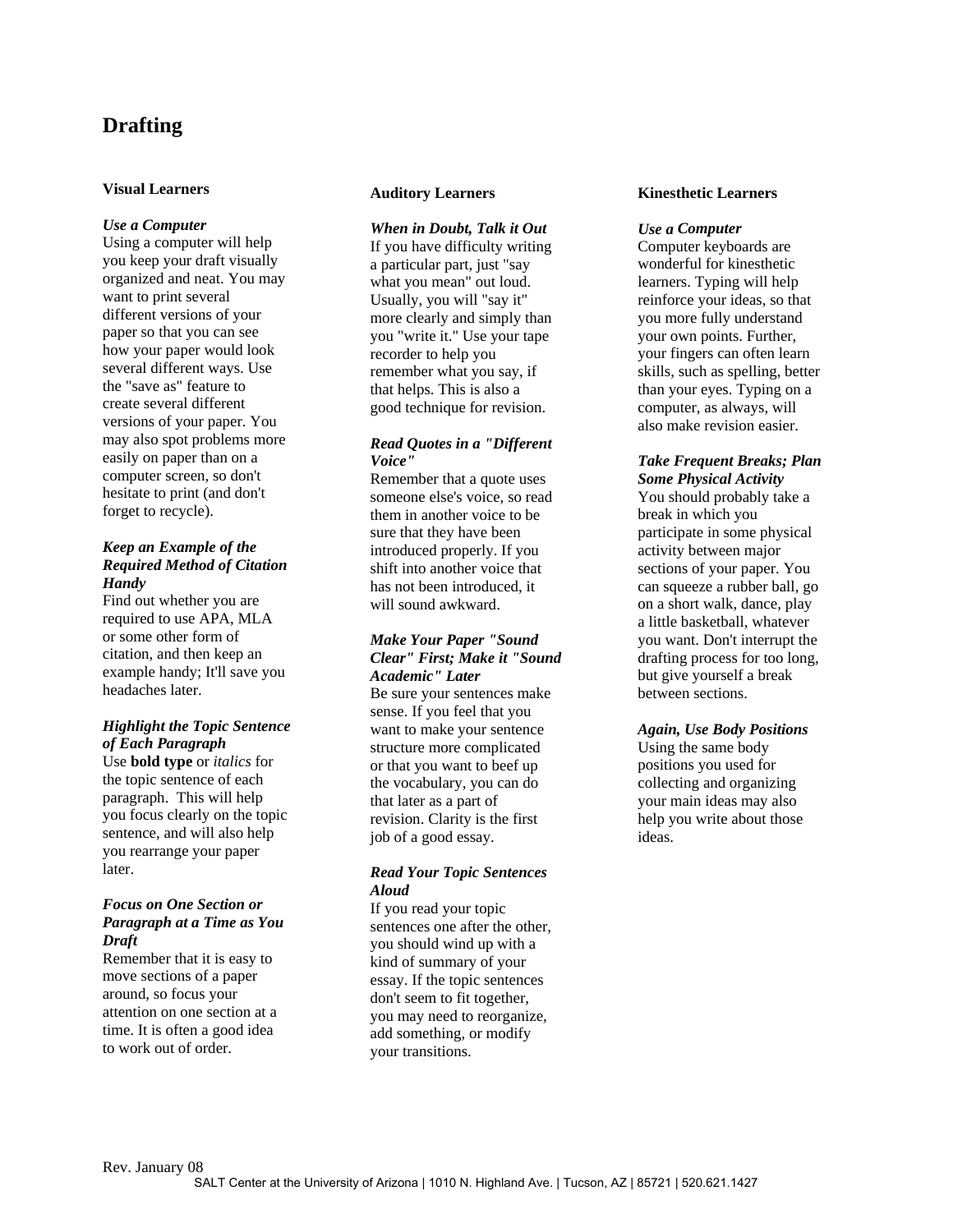# **Revising**

# **Visual Learners**

#### *Re-Read Your Assignment*

If you have been given guidelines for your paper, reread them after you complete a draft.

#### *Change the Way Your Paper Looks*

Suggestions: (1) Change the lighting, (2) Change the font on your computer, (3) Use a computer or photocopier to change the size of the print, (4) If possible, use a colo r printer or try printing you r paper on colored pape r

# *Give Your Eyes a Break Between Drafting and Revision*

Twenty-four hours or more would be ideal, but even a few minutes can help.

# *Outline Your Completed Draft*

This will help give you the "big picture" of your paper.

#### *Look for Long Paragraphs or Short Paragraphs*

Very short paragraphs may be underdeveloped. Very long paragraphs may contain more than one idea and may need to be revised as two independent paragraphs.

#### *Print a Draft Without Paragraph Breaks*

Try printing a draft of your paper as one long paragraph and then read through your paper and make a mark (use a colored pen) every time your paper seems to shift focus. Then compare your marks with your original paragraph breaks.

#### **Auditory Learners**

# *Have Someone Read Your Paper Out Loud*

Have someone read your paper out loud while you follow along on another copy. Read sections of the paper to yourself to revise paragraphs or sentences. You may also consider using a computer read-back program to read your paper.

## *Ask Yourself, "How Would · Say This?"*

Say what you mean as simply as you can. You may want to use a tutor or a tape recorder to help you remember what you say. Remember to be clear first.

#### *Listen for Transitions*

Usually, the beginning of a paragraph should connect that paragraph to the one that comes before it. If your paragraphs sound unconnected, you need to write stronger transitions.

#### *Outline Your Draft; Read Your Outline Aloud*

Reading an outline of a completed draft aloud should help you spot gaps in logic and flaws in organization. Reading an outline is also a good way to think about transitions, since it is easier to see the progression of ideas in an outline than in a full draft.

#### **Kinesthetic Learners**

# *Change the Way Your Body Feels to Change the Way You See a Paper*

Sleep is a good way to get a new perspective, but them are other options as well. Exercise, eating, changing clothes, and changing temperature are all ways to change your perspective.

#### *Outline a Completed Draft*

Even if you don't look at your outline again, making an outline will give you a better feel for the organization of your paper.

#### *Take Breaks*

Again, take breaks after revising major sections. Try to only take breaks during a logical break in the revision process.

#### *Look at Different Versions of Your Paper Side-By-Side*

If you are having trouble deciding how to organize your paper, or you can't decide which version of a particular paragraph to use, print both versions and look at them side by side. Moving the different versions around as you compare them might help you make those decisions.